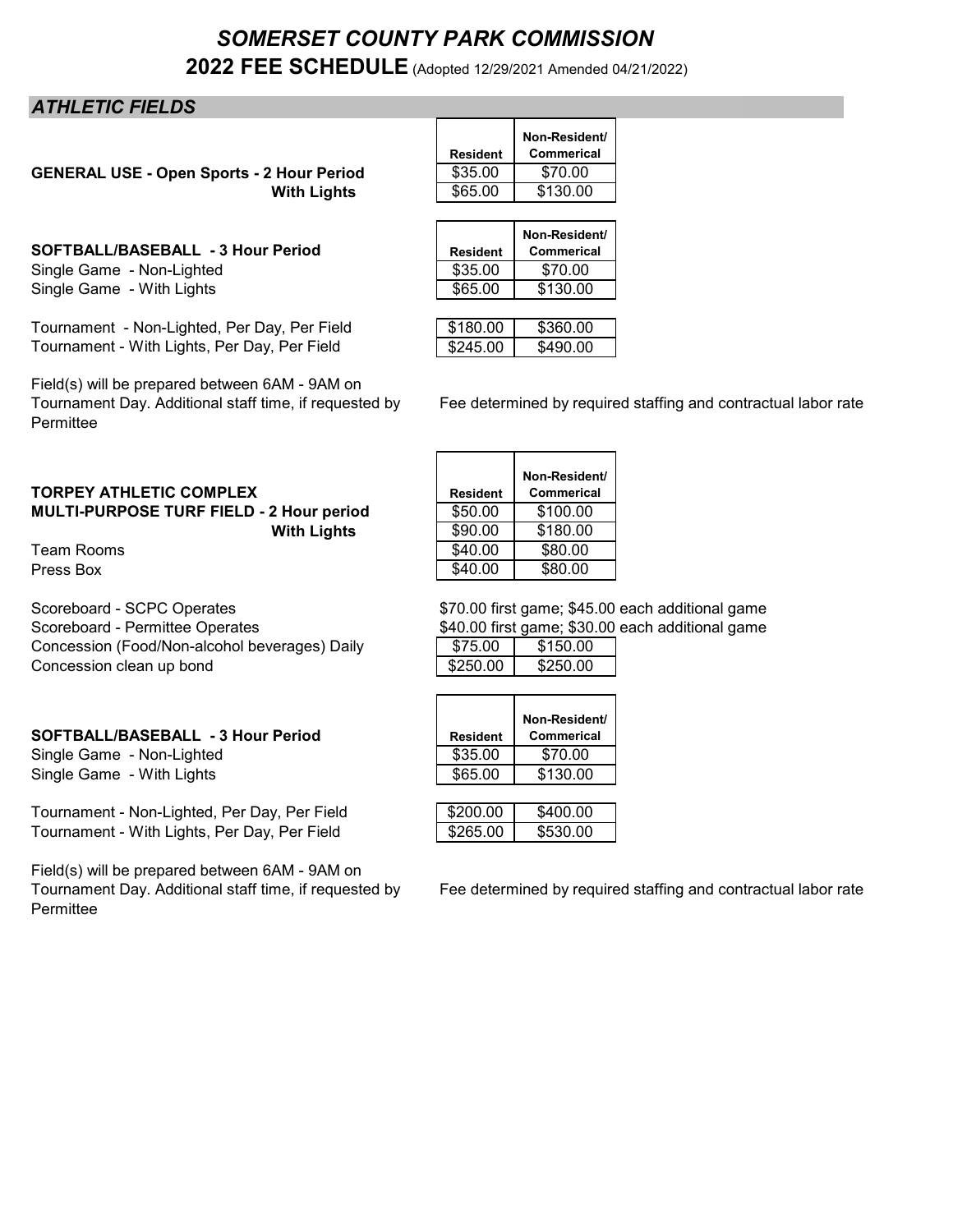# **2022 FEE SCHEDULE** Page 2 *ATHLETIC FIELDS - continued*

## **MOUNTAIN VIEW PARK**

| SOFTBALL/BASEBALL - 2.5 Hour Period                 | <b>Resident</b> | Non-Resident/<br><b>Commerical</b> |
|-----------------------------------------------------|-----------------|------------------------------------|
| Single Game - Non-Lighted                           | \$35.00         | \$70.00                            |
| Single Game - With Lights                           | \$65.00         | \$130.00                           |
| * Managed Tournament-Per Day (8:00am-10:00pm) per   |                 |                                    |
| field                                               | \$695.00        | \$895.00                           |
| * Managed Tournament-Half Day, No lights, per field | \$465.00        | \$595.00                           |

Manageed Fields Includes:

\*Groom fields between every game – this includes dragging infields , raking baselines and around bases, raking out home plate area/batters boxes, lining batter's box, refreshing/lining baselines and repairing mounds

\*Distribution of baseballs to each field for all games.

\*Distribution of Championship Trophies/Plaques after all Championship games

\*Cleaning out dugouts between games

\*On site field management to ensure the tournament runs smoothly by communicating with coaches, umpires, players, patrons and permit holders to answer all questions. (Rules and in game complaints to be handled by umpires)

\*Maintain bullpen mounds throughout the day.

\*Maintain the bathrooms throughout the day.

\*SCPC makes final decisions on field playability.

\*Maintain all garbage throughout the day.

Scoreboard controller bond (returned upon return of controller) 100.00

Scoreboard - Permittee Operates  $$40.00$  first game; \$30.00 each additional game

| <b>CRICKET (Colonial and Mountain View)</b><br>3 Hour Period<br>6 Hour Period | <b>Resident</b><br>\$40.00<br>\$80.00 | Non-Resident/<br>Commerical<br>\$80.00<br>\$160.00 |  |  |  |
|-------------------------------------------------------------------------------|---------------------------------------|----------------------------------------------------|--|--|--|
| <b>CROSS COUNTRY TRACK MEETS</b><br>2 - 3 schools                             | <b>Resident</b><br>\$60.00            | <b>Non-Resident</b><br>\$120.00                    |  |  |  |
| Over 3 schools subject to special event policy<br>Practice                    | \$10.00                               | \$20.00                                            |  |  |  |
| <b>GROUP USE-PER DATE (Fitness, Art, Hiking, Religious, etc.)</b>             |                                       |                                                    |  |  |  |

| up to 5 participants                  |  |  | \$40.00  |                   |
|---------------------------------------|--|--|----------|-------------------|
| up to $6 - 15$ participants           |  |  | \$60.00  |                   |
| up to 16 - 25 participants            |  |  | \$75.00  |                   |
| up to 26 - 50 participants            |  |  | \$100.00 |                   |
| Additional participants, exceeding 50 |  |  |          | \$5.00 per person |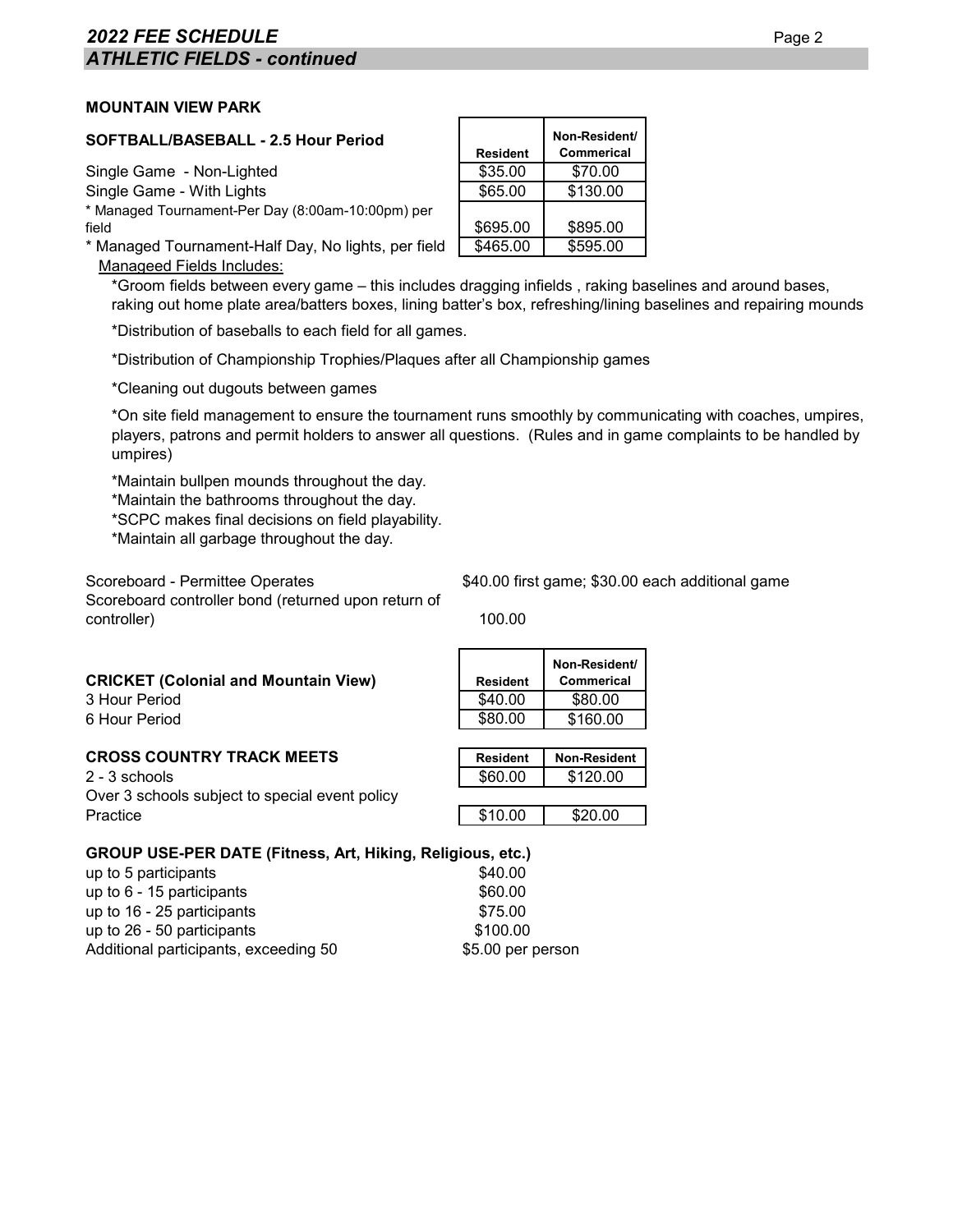# *COMMERCIAL PHOTOGRAPHY & FILMING*

Daily Fee

\$500.00 For publications, stock photos, films, documentaries, etc.

# **COPYING & DUPLICATION**

|              | 1st - 10th | 11th - 20th |  |  |  |
|--------------|------------|-------------|--|--|--|
| Per page fee | \$0.75     | 0.50        |  |  |  |

# *DOG SHOWS & CLASSES*

# **CLASSES**

Dog Obedience

| <b>SHOWS</b>                                                                             | <b>Match</b>         | <b>AKC Register</b> |
|------------------------------------------------------------------------------------------|----------------------|---------------------|
| $Size = 50$ Dogs or less                                                                 | \$145.00             | \$145.00            |
| $Size = 51 - 100$ Dogs                                                                   | \$205.00             | \$310.00            |
| Size = 101 - 200 Dogs                                                                    | \$335.00             | \$490.00            |
| Size = 201 - 300 Dogs                                                                    | \$350.00             | \$585.00            |
| $Size = 300 - 500$ Dogs                                                                  | \$460.00             | \$780.00            |
| Size More than 500 Dogs                                                                  | \$625.00             | \$1,040.00          |
| <b>CONCESSIONS (First 10 included in Permit Fee)</b><br>11-20 Vendors<br>Over 21 Vendors | \$300.00<br>\$600.00 |                     |

**PRE-EVENT/POST-EVENT FEE** \$40.00

## **EVENT CLEAN UP/EQUIPMENT REMOVAL BOND**

| $Size = 201 - 500$ Dogs  | \$400.00   |
|--------------------------|------------|
| $Size = 501 - 1000$ Dogs | \$800.00   |
| $Size = Over 1000$ Dogs  | \$1,000.00 |

## \$20.00 per hour

| ∼ |  |
|---|--|
|---|--|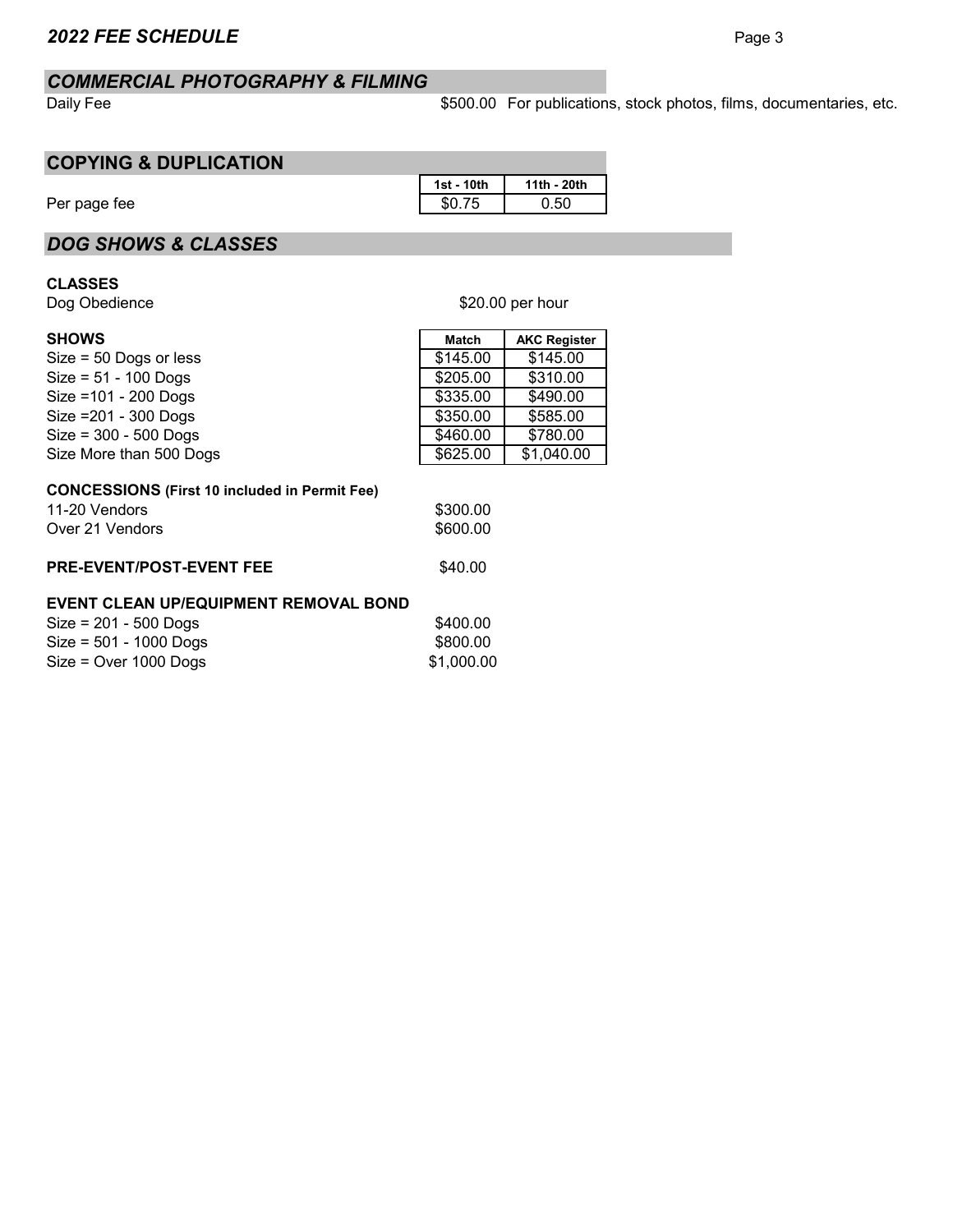# *2022 FEE SCHEDULE* Page 4 *ENVIRONMENTAL SCIENCE*

Approved fees are a base price.

Additional materials and/or expenses specific to a program or trip may be added to the base price as needed.

| <b>TRIP FEES</b> per person | Student/SR. | Adult   | Virtual |
|-----------------------------|-------------|---------|---------|
| Half-Day (up to 4hrs)       | \$20.00     | \$25.00 |         |
| Full Day ( >4hrs)           | \$30.00     | \$40.00 |         |

#### **PROGRAM FEES - per person**

#### **WATERCRAFT PROGRAMS -** per person

Instructional Canoe/Kayak classes Guided paddling experience/trip (up to 8hrs) Guided paddling experience/trip ( >8hrs)

#### **LONG DISTANCE MULTI-DAY TRIP per person Educational Time**

|                                  | oluuenton.               | Auun      | v II tual                  |
|----------------------------------|--------------------------|-----------|----------------------------|
| Half-Day (up to 4hrs)            | \$20.00                  | \$25.00   |                            |
| Full Day (>4hrs)                 | \$30.00                  | \$40.00   |                            |
| <b>PROGRAM FEES - per person</b> | \$6.00/hr                | \$7.00/hr | \$5.00/hr per<br>household |
|                                  | \$10.00/hr per pair;     |           |                            |
|                                  | \$5.00/hr per additional |           |                            |
| Parent/Child class               | child                    |           |                            |
|                                  |                          |           |                            |

| <b>All Ages</b> |  |
|-----------------|--|
| \$10.00/hr      |  |
| \$12.00/hr      |  |
| \$110.00        |  |

| Student/SR. | Adult     |
|-------------|-----------|
| \$6.00/hr   | \$7.00/hr |

| <b>SCHOOL &amp; GROUP PROGRAMS</b>         |  |
|--------------------------------------------|--|
| School Program, onsite at SCPC park. One n |  |

### **BIRTHDAY PARTY**

Two hours - Maximum of 15 people

#### **EDUCATOR WORKSHOPS**

In-Service Training (maximum 25 teachers) \$350.00 Off-Site Workshop/Consultation - Up to 15 people \$60.00 Off-Site Workshop/Consultation - Over 15 people \$5.00 each School Yard Habitat Workshop

| <b>SCHOOL &amp; GROUP PROGRAMS</b>                                                                                                                          | In-Person<br>In-<br>County | <b>In-Person</b><br><b>Non-County</b> | Virtual<br>In-County       | Virtual<br><b>Non-County</b> |
|-------------------------------------------------------------------------------------------------------------------------------------------------------------|----------------------------|---------------------------------------|----------------------------|------------------------------|
| School Program, onsite at SCPC park, One program title<br>- per group of 30 students                                                                        | \$100.00                   | \$175.00                              |                            |                              |
| School Program, onsite at SCPC park, Two program<br>titles - per group of 30 students                                                                       | \$165.00                   | \$290.00                              |                            |                              |
| School Program - at school; per program title - First<br>Hour                                                                                               | \$125.00                   | \$225.00                              |                            |                              |
| School Program- at school; per program title - Add. Hour                                                                                                    | \$50.00                    | \$75.00                               |                            |                              |
| School Virtual Program w/live Naturalist - per program<br>title                                                                                             |                            |                                       | \$75.00                    | \$90.00                      |
| School Virtual Program - pre-recorded video - per<br>program title                                                                                          |                            |                                       | \$50.00                    | \$70.00                      |
| Virtual Q/A or interview w/a Naturalist<br>(max-time 30mins)                                                                                                |                            |                                       | <b>FREE</b>                | \$15.00                      |
| Home School Group (one time program)                                                                                                                        | \$50.00                    | \$75.00                               | \$35.00                    | \$50.00                      |
| Home School Group (recurring series programs)                                                                                                               | \$6.00/hour<br>per student | \$6.00/hour<br>per student            | \$5.00/hr per<br>household | \$5.00/hr per<br>household   |
| <b>Scout and Community Groups</b><br>(Up to 15 people for in-person programs)                                                                               | \$50.00                    | \$75.00                               | \$35.00                    | \$50.00                      |
| Senior Center and Library Programs<br>(Up to 15 people for in-person programs)                                                                              | \$50.00                    | \$75.00                               | \$35.00                    | \$50.00                      |
| Scout, Community Groups, Senior Centers, Libraries<br>(16+ people; add/person) Additional fee does not apply<br>to Somerset County Senior Wellness Centers. | \$2.00                     | \$3.00                                |                            |                              |

| <b>Resident</b> | Non-Resident |
|-----------------|--------------|
| \$200 00        | \$275.00     |

\$25.00 per person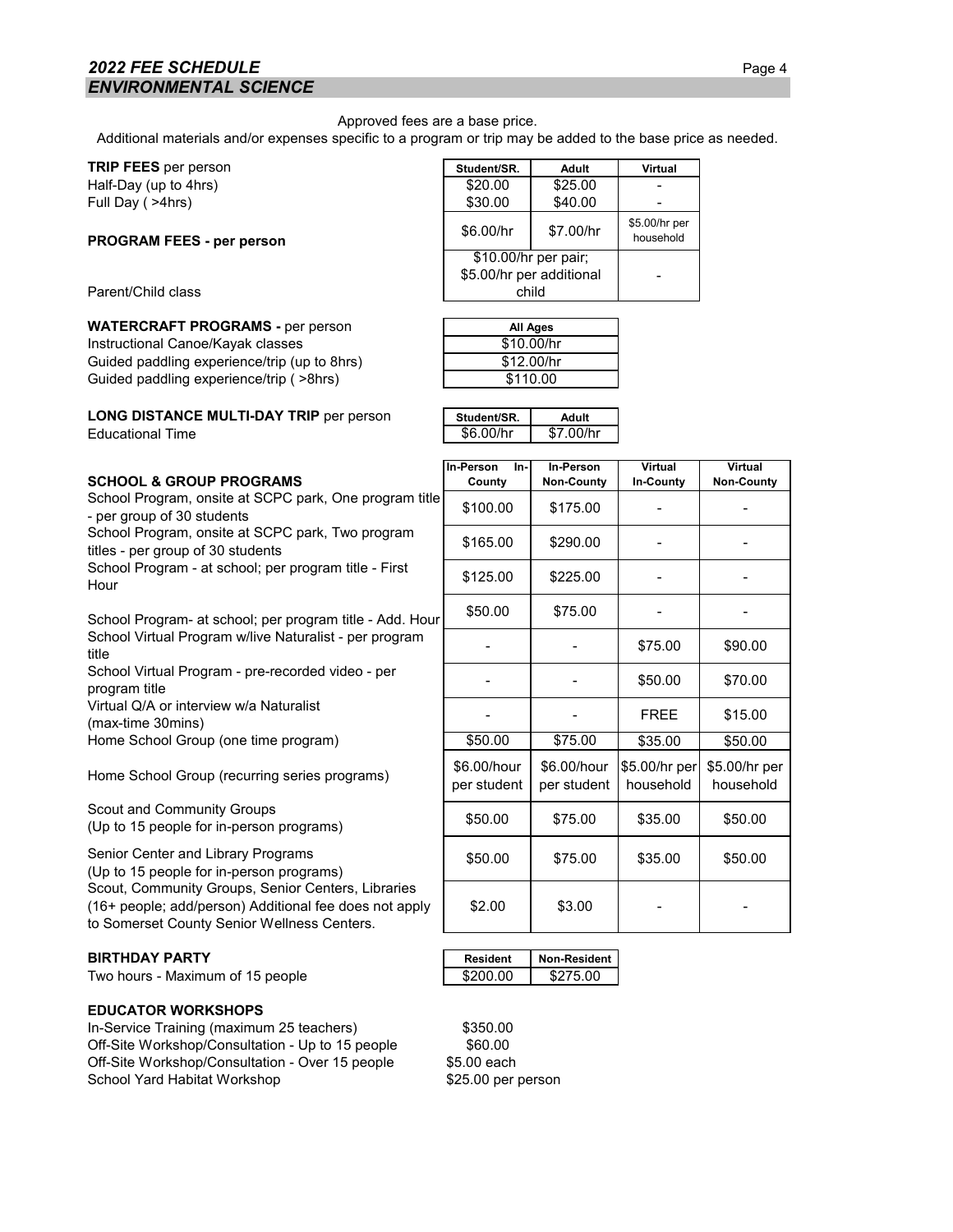#### **AWESIM KIDS & ECO-EXPLORERS** - full day camp

| Nine (9) Day Session                                                                                              | \$648.00 per person                        |
|-------------------------------------------------------------------------------------------------------------------|--------------------------------------------|
| Two (2) Week Session                                                                                              | \$720.00 per person                        |
| One Week session                                                                                                  | \$360.00 per person                        |
| <b>Extended Hours Option</b>                                                                                      | \$8.50 per person                          |
| <b>ECO-EXPLORERS SPRING BREAK SESSION - 3 full</b><br>days<br><b>COYOTE KIDS ONE WEEK SESSION - half day camp</b> | \$187.00 per person<br>\$180.00 per person |
| <b>COUNTY CAPER</b>                                                                                               | \$20.00 per team                           |
| <b>TRAIL SCRAMBLE</b>                                                                                             | \$10.00 per person                         |

**SPECIAL EVENT** (Fest of Trees, 1770s, Swamp Search) \$5.00 per person suggested donation

#### **ROOM RENTALS**

### $CLASSROOM/AUDITORIUM/RING ANNEX$

*Group less 30;* Weekday, Before 5:00 p.m. *Group less 30;* Weekday, After 5:00 p.m./weekends *Group 31-100*; Weekday, Before 5:00 p.m. *Group 31- 100;* Weekday, After 5:00 p.m./Weekends *Group Over 100* ; Weekday, Before 5:00 p.m. *Group Over 100;* Weekday, After 5:00 p.m./Weekends

| <b>Non-Profit</b> | Other    |
|-------------------|----------|
| \$50.00           | \$100.00 |
| \$125.00          | \$175.00 |
| \$70.00           | \$150.00 |
| \$150.00          | \$225.00 |
| \$100.00          | \$170.00 |
| \$175.00          | \$300.00 |

*\$25 building attendant fee per hour for opening doors prior to 8am and for daytime meetings that are not completed by 5pm.*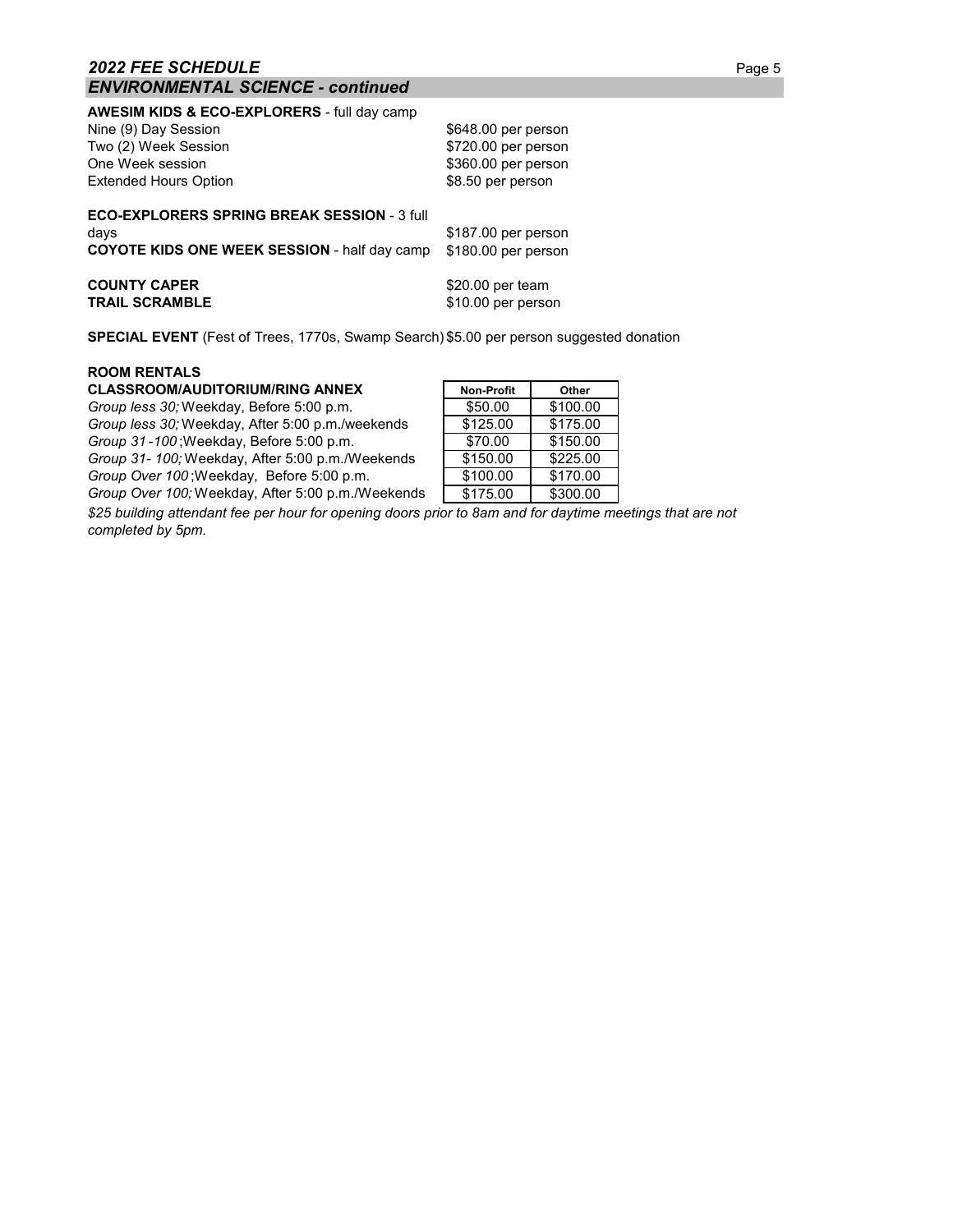# *FLYING FIELD*

|                          | County Youth   County Adult   Non-Resident |         |         |  |
|--------------------------|--------------------------------------------|---------|---------|--|
| <b>ANNUAL USE PERMIT</b> | \$15.00                                    | \$30.00 | \$50.00 |  |

# *GARDENS*

| <b>In County</b> | Out of County |
|------------------|---------------|
| \$100.00         | \$150.00      |

\$7.00 per person

\$200.00 per hour/garden \$175.00 per hour/garden

**TOURS - Colonial Park & Buck Gardens** Garden Tour - *Group of 15 or less* \$90.00 Garden Tour - *Group of 16 or more*

**SPEAKING FEES - EDUCATIONAL** 

## **PHOTOGRAPHY & WEDDING CEREMONIES**

Wedding Ceremony (Buck Garden, excluded) Wedding Photography Wedding Photography - Natirar Posed Photography / Family Annual Photography Subscription  $$5$ 

## **WORKSHOP/FIELD STUDY PROGRAMS** \$15.00

## **GROUNDS PERMIT**

Classes up to 15 participants  $$75.00$ Additional participant, exceeding 15

### **LEONARD J. BUCK GARDEN**

**ROOM, COURTYARD & DECK RENTAL** Clean-Up Fee

### **GUIDED WALKS - Buck Garden**

Guided Walk (non-group) per person

| \$95.00 per hour  |  |
|-------------------|--|
| \$100.00          |  |
| \$500.00 per year |  |

\$3.00 per person

| <b>Non-Profit</b> | Other   |
|-------------------|---------|
| \$50.00           | \$75.00 |
| \$20.00           | \$20.00 |

\$7.00 per person

# *GENERAL FACILITIES/AREAS*

**INDIVIDUAL PICNIC TABLE, PARKING & FISHING** No Fee

## **BOCCE COURTS**

Per court, Per Day \$10.00

# **NORTH BRANCH TRAINING ROOM RENTAL**

Government/Non-profit (Up to 30 participants) Government/Non-profit (31 - 75 participants) Other Groups (Up to 30 participants) Other Groups (31 - 75) participants)

| Weekday  | <b>Evening</b> |
|----------|----------------|
| \$50.00  | \$125.00       |
| \$70.00  | \$150.00       |
| \$100.00 | \$175.00       |
| \$150.00 | \$225.00       |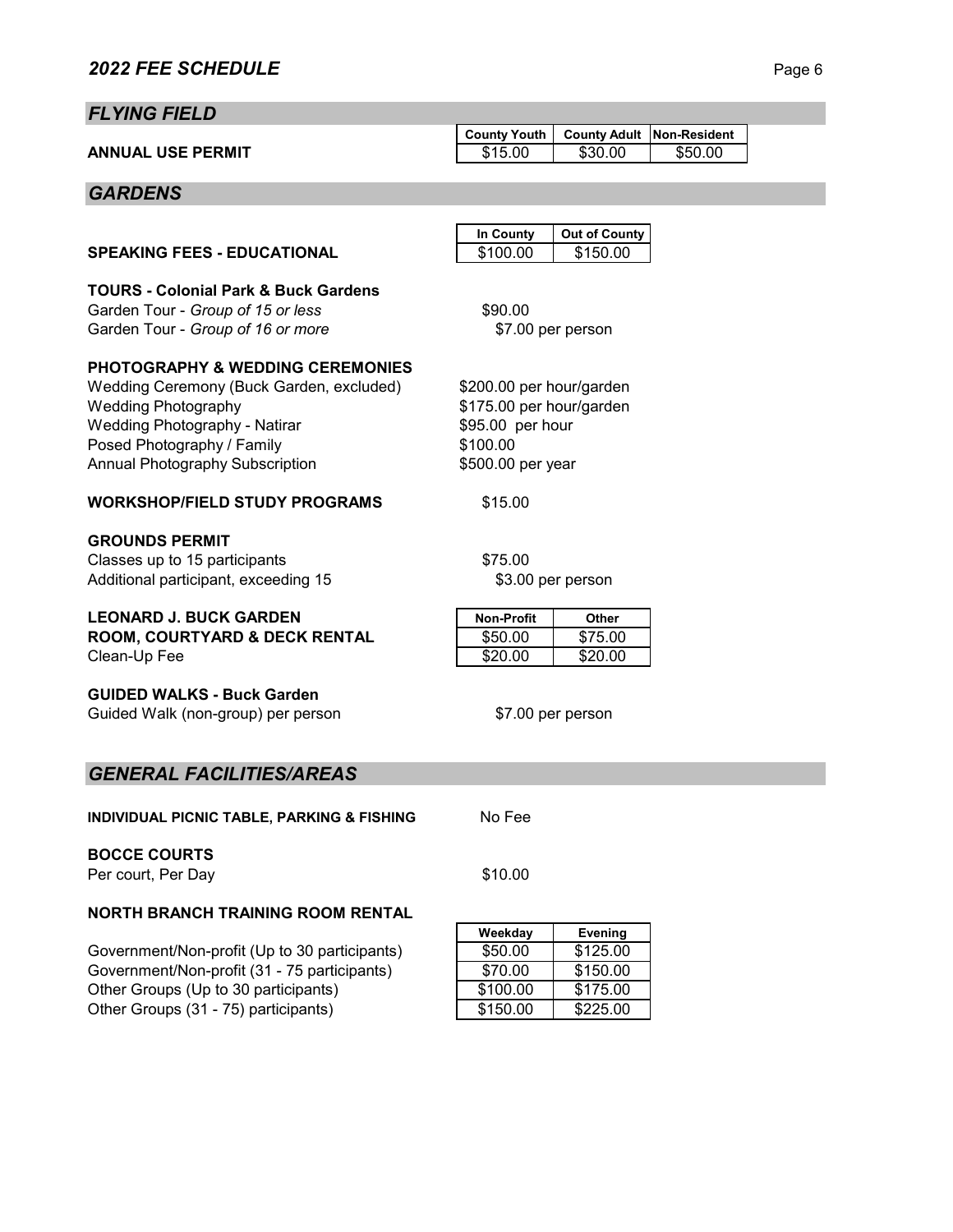# *2022 FEE SCHEDULE* Page 7 *GOLF*

## $REGISTRATION (ID CARD)$

Annual Fee Includes Tee Time Service - Full \* Junior Adult is ages 19 - 29

|  | <b>Non-Golf Event</b> |
|--|-----------------------|
|  |                       |

**Winter Rates (All days) - ALL COURSES**

### **GREENS FEES - REGULAR Tees & Greens**

 $G$ reen Knoll, Quail Brook. *Spooky Brook, and Warrenbrook* Monday through Friday Saturday, Sunday & Holidays

|        | Junior  | Senior  | . Adult *<br>Jr. | Adult    | NonRes. Jr/Sr | <b>NonRes, Adult</b> |
|--------|---------|---------|------------------|----------|---------------|----------------------|
| Access | \$50.00 | \$50.00 | \$60.00          | \$650.00 | \$185.00      | \$210.00<br>⊸ D∠     |

**Non-Golf Event** \$5,000.00

Regular posted Monday through Thursday Rates, through March 1

| <b>Registered</b> |               |           | <b>Non-Registered</b> |           |         |
|-------------------|---------------|-----------|-----------------------|-----------|---------|
| <b>Junior</b>     | <b>Senior</b> | Jr. Adult | Adult                 | Jr/Senior | Adult   |
|                   |               |           |                       |           |         |
| \$19.00           | \$19.00       | \$22.00   | \$27.00               | \$35.00   | \$45.00 |
| \$25.00           | \$25.00       | \$27.00   | \$31.00               | \$50.00   | \$54.00 |

# **GREENS FEES - TWILIGHT SPECIAL**

#### $G$ reen Knoll, Quail Brook,

#### *Spooky Brook, and Warrenbrook*

Monday through Friday (Winter - all days) Saturday, Sunday & Holidays Super Twilight 5:00 PM Monday-Friday Super Twilight 5:00 PM Sat/Sunday/Holidays

## **GREENS FEES - DISCOUNTS**

#### *All courses*

| Monday through Friday                    |             |
|------------------------------------------|-------------|
| Ages 75 to 84 (Registered Residents)     | $20\%$ of G |
| Ages 85 and older (Registered Residents) | No Charg    |
| Somerset Patriots Green Fee              | \$25.00     |
| <b>Active Duty Military</b>              | Appropria   |

### **RAIN CHECKS**

1 to 4 holes played Full Credit 5 to 9 holes played 9-hole Credit 10 or more holes played No Credit

All rain checks to be redeemed toward green fees only, and only at issuing course on appropriate day of week (weekday or weekend)

All rain checks expire at the end of the calendar year. No exceptions.

# **High School Matches & Practice**

| Alll players must be registered |            |
|---------------------------------|------------|
| Season Fee                      | \$1,200.00 |
| Season Fee w/ range balls       | \$1,500.00 |

| Registered    |               |           |              | <b>Non-Registered</b> |         |
|---------------|---------------|-----------|--------------|-----------------------|---------|
| <b>Junior</b> | <b>Senior</b> | Jr. Adult | <b>Adult</b> | Jr/Senior             | Adult   |
|               |               |           |              |                       |         |
| \$14.00       | \$14.00       | \$16.00   | \$17.00      | \$21.00               | \$25.00 |
| \$20.00       | \$20.00       | \$20.00   | \$20.00      | \$32.00               | \$32.00 |
| \$10.00       | \$10.00       | \$10.00   | \$10.00      | \$20.00               | \$20.00 |
| \$15.00       | \$15.00       | \$15.00   | \$15.00      | \$25.00               | \$25.00 |
|               |               |           |              |                       |         |

ate Registered Rate ireens Fee No Charge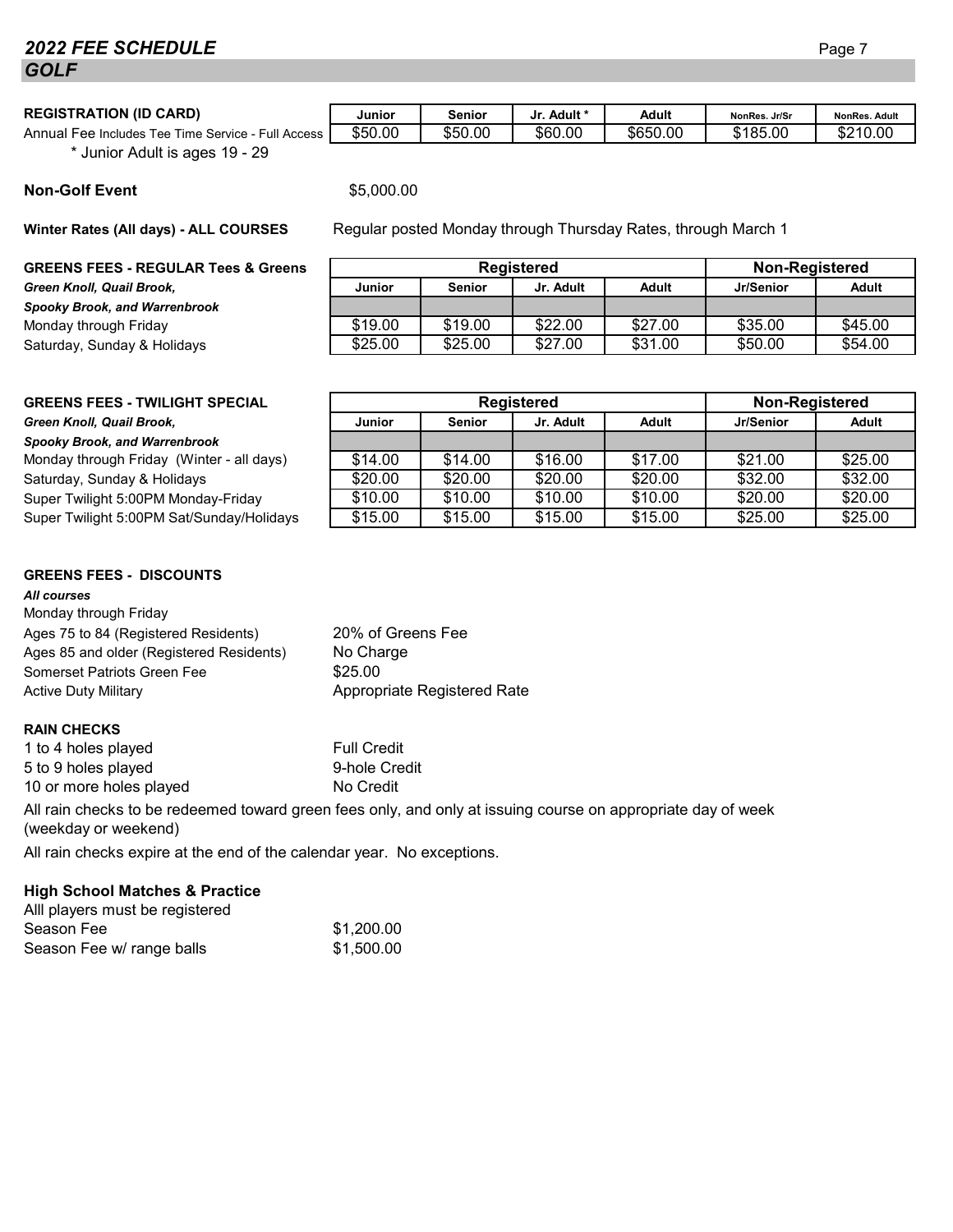# **2022 FEE SCHEDULE** Page 8 *GOLF - continued*

**GREEN FEES - Championship 18 Holes**

**Neshanic Valley** 

Monday through Friday Twilight Rate - Monday - Friday Saturday, Sunday & Holidays **Twilight Rate** *Fees include two passenger golf cart*

|  | <b>GREEN FEES - Championship 9 hole Replay</b> |  |
|--|------------------------------------------------|--|
|--|------------------------------------------------|--|

**Neshanic Valley** Monday through Friday Saturday, Sunday & Holidays *Fees include two passenger golf cart*

|  |  | Winter Rates - NV - through February 27, 2022 |  |
|--|--|-----------------------------------------------|--|
|  |  |                                               |  |

| <b>Championship Course</b>  |  |  |
|-----------------------------|--|--|
| Monday through Friday       |  |  |
| Saturday, Sunday & Holidays |  |  |
| Twiglight                   |  |  |
| Monday through Friday       |  |  |
| Saturday, Sunday & Holidays |  |  |

## **Effective June 1 - September 1 GREEN FEES - Lake 9 Holes** *Neshanic Valley*

Weekend Early Bird - 6am - 7:30am Saturday, Sunday & Holidays Fees include two-passenger golf cart

# **GREEN FEES - Academy Course - 9 holes**

 $N$ eshanic Valley All Days - 9 holes All Days - 9 holes Replay Saturday, Sunday & Holidays

| <b>Registered</b> | Non-Registered |         |  |  |  |
|-------------------|----------------|---------|--|--|--|
| Adult             | Jr/Sr.         | Adult   |  |  |  |
| \$55.00           | \$35.00        | \$70.00 |  |  |  |
| \$40.00           | \$45.00        | \$50.00 |  |  |  |
| \$65.00           | \$85.00        | \$85.00 |  |  |  |
| \$45.00           | \$60.00        | \$60.00 |  |  |  |
|                   |                |         |  |  |  |

|         | <b>Registered</b> | Non-Registered |         |  |
|---------|-------------------|----------------|---------|--|
| Jr/Sr.  | Adult             | Jr/Sr.         | Adult   |  |
| \$20.00 | \$25.00           | \$30.00        | \$30.00 |  |
| \$30.00 | \$30.00           | \$40.00        | \$40.00 |  |

| Winter Rates - NV - through February 27, 2022 | <b>Registered</b> |         | <b>Non-Registered</b> |         |
|-----------------------------------------------|-------------------|---------|-----------------------|---------|
| <b>Championship Course</b>                    | Jr/Sr.            | Adult   | Jr/Sr.                | Adult   |
| Monday through Friday                         | \$35.00           | \$45.00 | \$50.00               | \$55.00 |
| Saturday, Sunday & Holidays                   | \$40.00           | \$50.00 | \$60.00               | \$65.00 |
| Twiglight                                     |                   |         |                       |         |
| Monday through Friday                         | \$25.00           | \$30.00 | \$35.00               | \$40.00 |
| Saturday, Sunday & Holidays                   | \$30.00           | \$35.00 | \$40.00               | \$45.00 |

| <b>Registered</b> |         | <b>Non-Registered</b> |         |  |
|-------------------|---------|-----------------------|---------|--|
| Jr/Sr.            | Adult   | $Jr/Sr$ .             | Adult   |  |
|                   |         |                       |         |  |
| \$33.00           | \$33.00 | \$43.00               | \$43.00 |  |
|                   |         |                       |         |  |

|              | <b>Registered</b> | Non-Registered |         |  |
|--------------|-------------------|----------------|---------|--|
| Jr/ w/ Adult | Jr./Sr./Adult     | Jr/Sr.         | Adult   |  |
| \$5.00       | \$15.00           | \$25.00        | \$25.00 |  |
| \$5.00       | \$12.00           | \$12.00        | \$12.00 |  |
| \$5.00       | \$17.00           | \$27.00        | \$27.00 |  |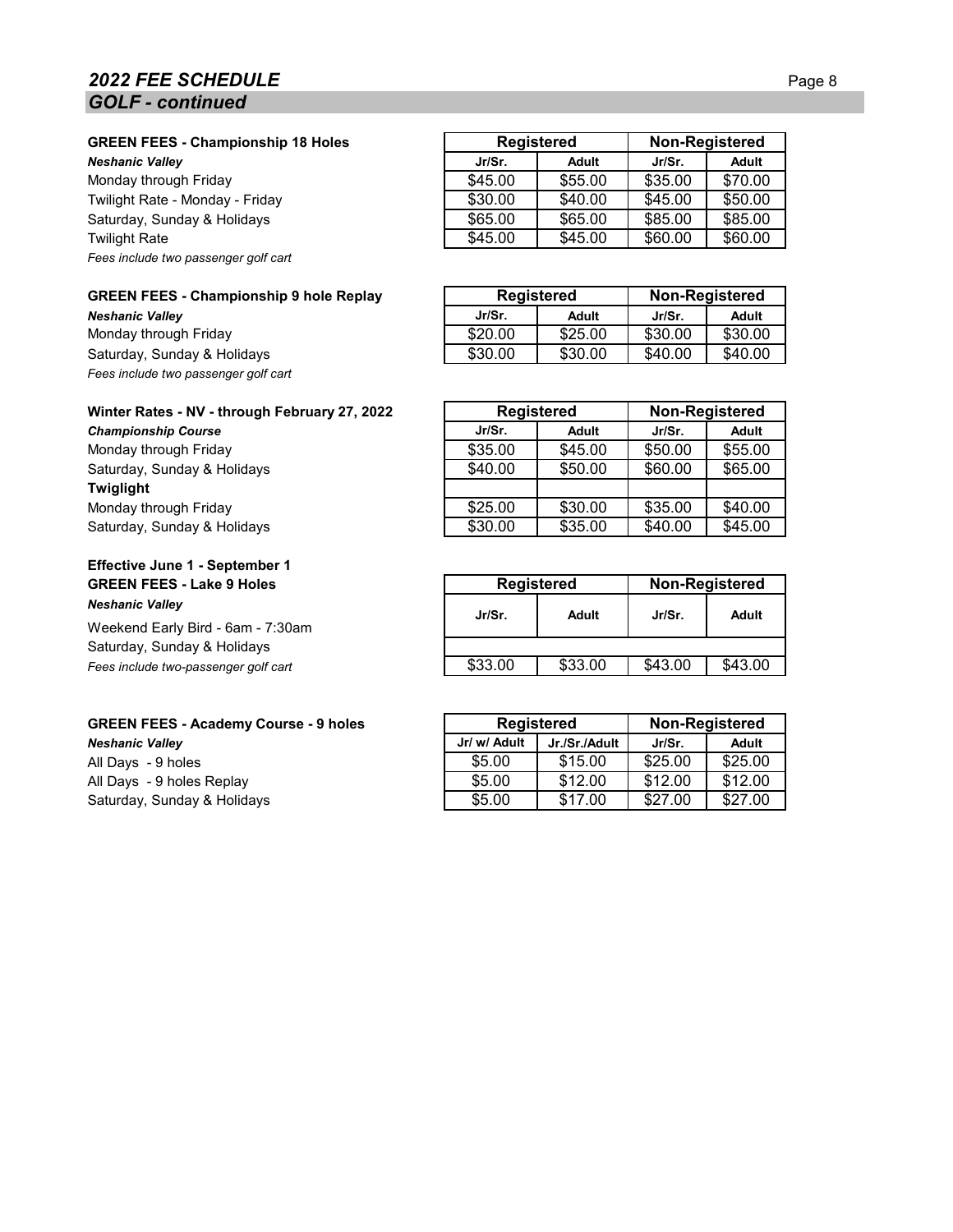## **2022 FEE SCHEDULE** Page 9 *GOLF - continued*

#### **FULL SERVICE OUTING FEE (NVGC only) - Shotgun** Shotgun start

Shotgun Weekday (GKGC, QBGC, SBGC, WBGC) \$40.00 or \$50.00 with \$10 credit in Golf Shop

#### **LEARNING CENTER - Neshanic Valley**

Range Balls - Bucket **\$7.00 small** \$13.00 large Daily Pass \$35.00 Season Pass \$600.00 per person Callaway Performance Center - Club Fitting  $$50.00$ 

#### **PRACTICE/DRIVING RANGE**

**Spooky Brook, Quail Brook, and Green Knoll** - Spooky Brook, Quali Brook, and Green Knon - \$7.00<br>Bucket of Balls

#### **GOLF LESSONS**

Individual \$55.00 \$100.00 Multiple Student - 2-4 students Multiple Student - 5+ students

#### **USGA HANDICAP SYSTEM Register Non-Reg.**

Annual Registration

#### **YOUTH GOLF SCHOOL**

5-day two-hour school  $$175.00$ <br>5-day six-hour school  $$450.00$ 5-day six-hour school Stay & Play (Daily)  $$20.00$ 

#### **AVID JUNIOR GOLFER In-County Non-County**

5-day seven-hour school for three weeks 5-day seven-hour school for four weeks 5-day seven-hour school for five weeks 5-day seven-hour school for six weeks 5-day seven-hour school for seven weeks

#### **RENTALS (excludes tax)**

Hand Cart **\$4.69** Deluxe Golf Club Set with Bag \$32.83

#### **POWER GOLF CAR RENTALS (excludes tax)**

Single Rider - Mobility cart Weekday Senior - Two Riders Two Rider Single Rider - 9 holes - Regulation Course NVGC Academy - per person - 9 holes only Mobility Impaired (NVGC Academy)

#### **GREEN FEES - GolfNow**

#### **TEE TIME RESERVATION SYSTEM**

| Annual, Full Access - Non-Registered                                                                        | \$75.00            |
|-------------------------------------------------------------------------------------------------------------|--------------------|
| <b>GREENS FEES - Pitch &amp; Putt - Green Knoll</b><br>Monday through Friday<br>Saturday, Sunday & Hoildays | \$10.00<br>\$11.00 |
| <b>GOLF SIMULATER (one hour)</b>                                                                            | \$50.00            |

\$85.00 per golfer \$65.00 per golfer

| 1/2 Hour | 1 Hour   |
|----------|----------|
| \$55.00  | \$100.00 |
| \$60.00  | NA       |
| \$65.00  | ΝA       |
|          |          |

| Register | Non-Reg. |
|----------|----------|
| \$40.00  | \$50.00  |



| In-County  | <b>Non-County</b> |
|------------|-------------------|
| \$1,850.00 | \$2,000.00        |
| \$2,150.00 | \$2,300.00        |
| \$2,350.00 | \$2,500.00        |
| \$2,450.00 | \$2,800.00        |
| \$2,550.00 | \$2,900.00        |

| 18 Hole |
|---------|
| \$13.13 |
| \$24.39 |
| \$31.89 |
| NА      |
| NА      |
| NА      |
|         |

\$7.00 more than the appropriate registered rate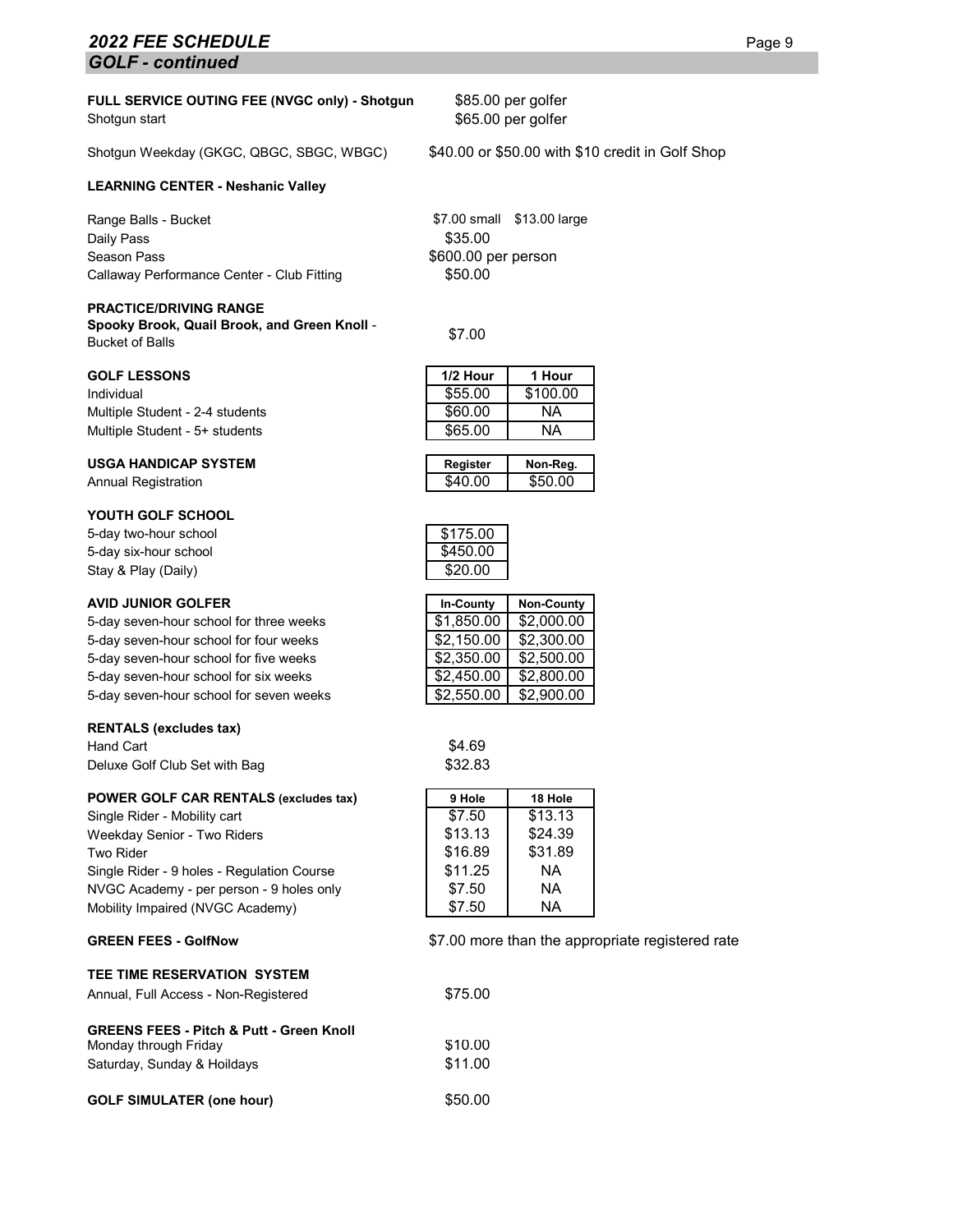# *MINIATURE GOLF, PADDLEBOATS & SPRAY PARK*

**Miniature Golf**<br>
18-Hole Round of Golf<br>
18-Hole Round of Golf<br>
18.00  $\frac{200}{35.00}$  \$8.00 18-Hole Round of Golf 18-Hole Round of Golf 18.00 \$2.00 \$5.00 \$8.00<br>
Package of 10 Rounds 18.00 \$16.00 \$40.00 \$64.00 Package of 10 Rounds Camp/Group rate - 10 person minimum **100 cm and 100 cm and 100 cm** \$5.00 per person

# **Paddleboats**

30 Minute Rental, plus tax \$18.76 Camp/Group, plus tax - 10 Person minimum **\$14.07** 

# **Golf and Paddleboat Combo**

# **Spray Park**

Camp / Group use on weekday mornings  $$5.00$  person

\$10.00 per Youth \$13.00 per Adult

\$10.00 Camp/Group Rate per person

# *PICNIC AREAS (Full Day)*

| <b>GROUP AREAS &amp; FACILITIES</b>                  | <b>Resident</b> | <b>Non-Resident</b> |
|------------------------------------------------------|-----------------|---------------------|
| Group Size 20-49                                     | \$75.00         | \$125.00            |
| Group Size 50-100                                    | \$100.00        | \$175.00            |
| Group Size 101-200                                   | \$165.00        | \$280.00            |
| Group Size 201-300 (Weekdays Only)                   | \$215.00        | \$380.00            |
| Group Size 300+ (Weekdays Only)                      | \$315.00        | \$555.00            |
| Pavilion - Duke Island Park, Colonial Park, &        |                 |                     |
| <b>East County Park</b>                              | \$90.00         | \$180.00            |
| (addition to group fee)                              |                 |                     |
| Pavilion - North Branch Park (addition to group fee) | \$60.00         | \$120.00            |
|                                                      |                 |                     |

CLEAN-UP BOND *Group Size 101-200 Group Size 201-300* **Group Size more than 300.** 

| \$215.00 | \$380.00 |
|----------|----------|
| \$315.00 | \$555.00 |
| \$90.00  | \$180.00 |
| \$60.00  | \$120.00 |
|          |          |
|          |          |
| \$100.00 | \$100.00 |
| \$200.00 | \$200.00 |
| \$300.00 | \$300.00 |

Individual and small group areas provided within multi-use parks No Charge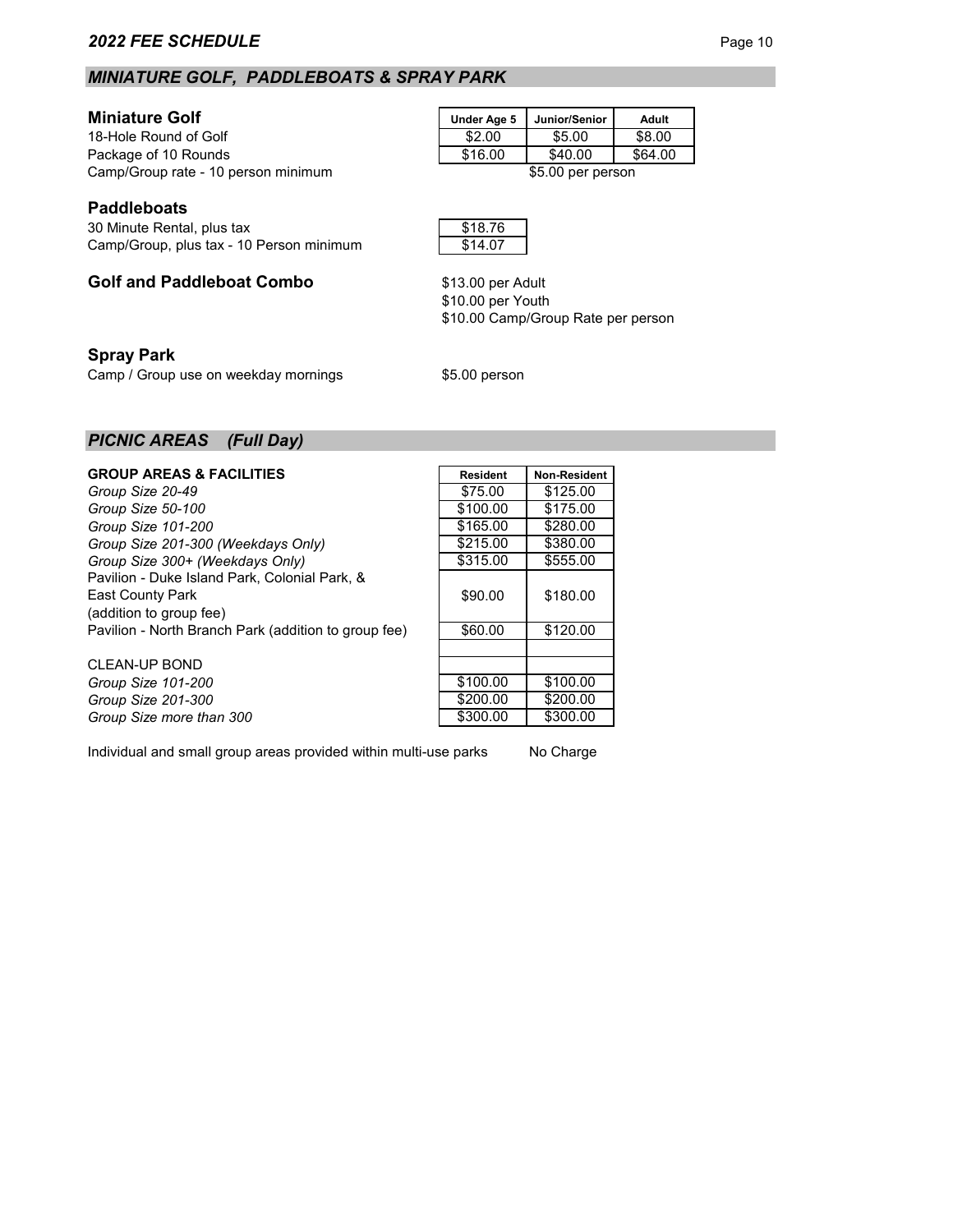# *OVERNIGHT CAMPING - Scout Troop*

## **WEEKEND ADVANCED PERMIT**

\$30.00 per date

# *POOL - Warrenbrook*

# $SEASONAL$  **PASS**

Family - First 3 members Family - Next Additional Family - All remaining members Couple - Adult, Age 18-59. Couple - Adult, Age 60+ Single - Age 4-59 Single -  $Age 60+$ County Resident ID Card Weekday Evening Pass Children, age 3 and younger

| Pre-Season | In-Season |
|------------|-----------|
| \$335.00   | \$365.00  |
| \$80.00    | \$90.00   |
| \$50.00    | \$60.00   |
| \$240.00   | \$260.00  |
| \$180.00   | \$200.00  |
| \$125.00   | \$135.00  |
| \$95.00    | \$105.00  |
| \$55.00    | \$55.00   |
| \$70.00    | \$70.00   |
| No Fee     | No Fee    |
|            |           |

# **AUGUST through LABOR DAY POOL PASS**

Children, age 3 and younger Youth (age 4-17) with ID Card \$5.00 \$6.00 Youth (age 4-17) - NO Card **\$8.00 \$8.00** \$10.00 Seniors (age 60+) with ID Card \$5.00 \$6.00 Seniors (age 60+) - NO Card **\$8.00 \$8.00** \$10.00 Adult (age 18-59) with ID Card<br>
Adult (age 18-59) - NO Card<br>  $\begin{array}{|c|c|c|c|c|c|}\n\hline\n& $7.00 & $8.00\n\end{array}$ Adult (age 18-59) - NO Card **\$12.00** \$14.00

**SWIMMING INSTRUCTION** 

**DAILY ADMISSION FEES Weekday Weekend/Hol**

\$40.00 per person

\$80.00 per class

# *RECREATION PROGRAMMING*

## **MISCHIEF NIGHT MADNESS** \$5.00 per person

**YOGA** - Advanced Beginner (75 Mins) \$100.00 Beginner (60 Mins) \$80.00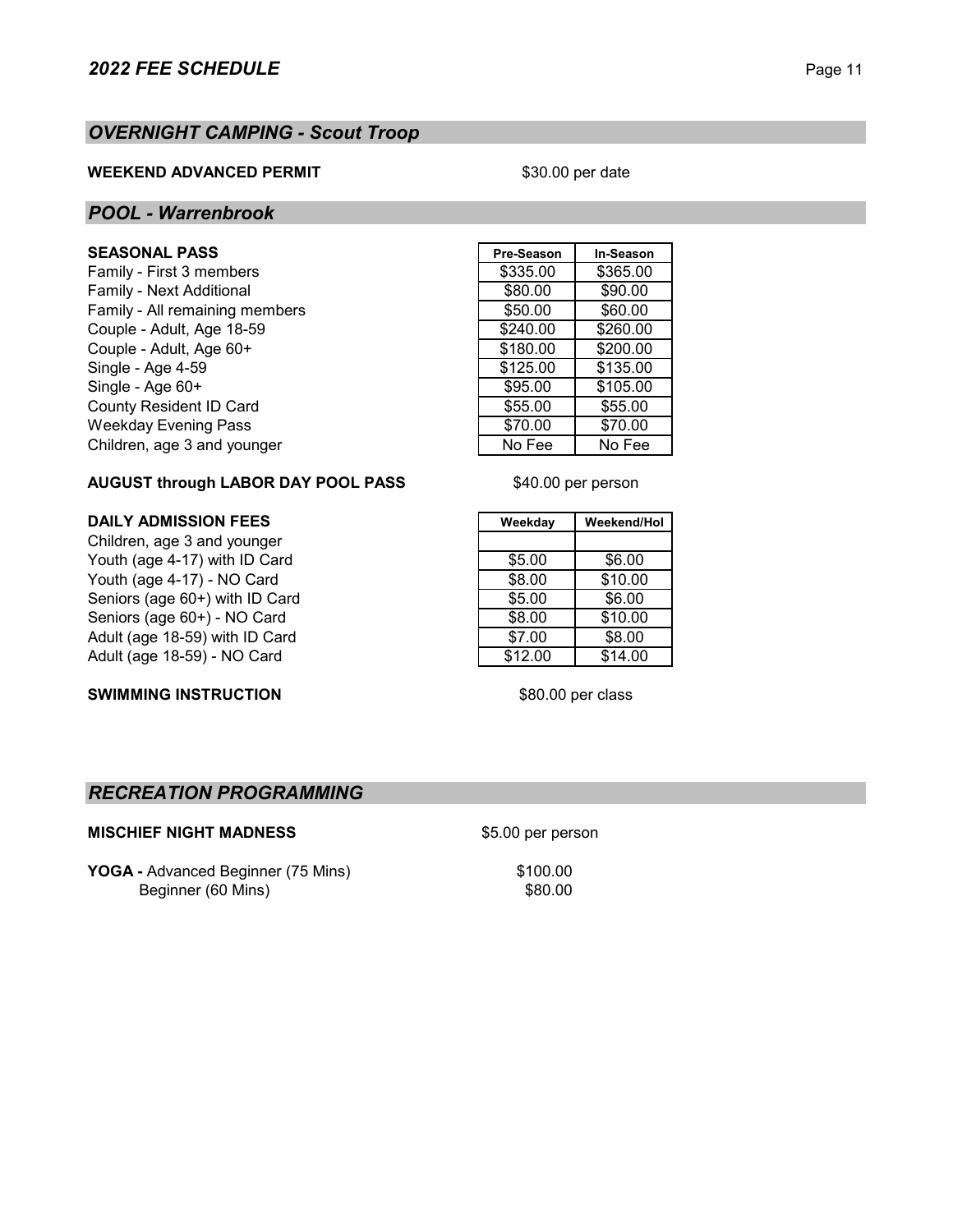# *SHOWMOBILE*

 **Government/Non-Profit Organizations**

## **RENTAL & LABOR time inclusive**

4 Hours or Less 4 to 8 Hours Rate over 8 hours Rain Date Extra Staging

*SPECIAL EVENT*

|                                                                                                                                                                    | <b>Resident</b> | Non-Resident           |                                              |
|--------------------------------------------------------------------------------------------------------------------------------------------------------------------|-----------------|------------------------|----------------------------------------------|
| <b>SINGLE DATE EVENT</b>                                                                                                                                           | \$400.00        | \$800.00               |                                              |
| Each additional date                                                                                                                                               | \$150.00        | \$300.00               |                                              |
| <b>Overnight Events</b>                                                                                                                                            | \$500.00        | \$1,000.00             |                                              |
| <b>PRE-EVENT SETUP/POST EVENT CLEAN UP</b>                                                                                                                         |                 | \$50.00 per date       |                                              |
| <b>CLEAN UP BOND</b>                                                                                                                                               |                 | \$250.00               |                                              |
| <b>OVERNIGHT CAMPING (Associated with a special event permit or license agreement)</b><br>Per Unit - RV, Camper, Trailers<br>* electrical source is not guaranteed |                 |                        | \$35.00 per night in advance/\$45.00 on site |
| <b>FAIRGROUND LIGHTS</b>                                                                                                                                           |                 | \$35.00 per hour       |                                              |
| <b>CONCESSIONS (Associated with a special event permit)</b>                                                                                                        |                 |                        |                                              |
| 10 or less vendors                                                                                                                                                 |                 | Included in Permit Fee |                                              |
| 11 - $20$ vendors                                                                                                                                                  |                 | \$300.00               |                                              |
| Over 20 vendors                                                                                                                                                    |                 | \$600.00               |                                              |
| <b>HORSE SHOWS</b>                                                                                                                                                 |                 |                        |                                              |
| Single Date - 4H                                                                                                                                                   |                 | \$65.00                |                                              |
| Single Date - Non-4H Organization                                                                                                                                  |                 | \$110.00               |                                              |
| Each Additional Date - Non-4H Organization                                                                                                                         |                 | \$65.00                |                                              |

**Special Event permit requests, not otherwise covered by the Fee Schedule, are subject to Somerset Count Park Commission approval and shall be charged a fee as determined by the Somerset County Park Commission**

\$100.00 \$200.00

\$600.00 per date \$1,100.00 per date

\$100.00 per hour additional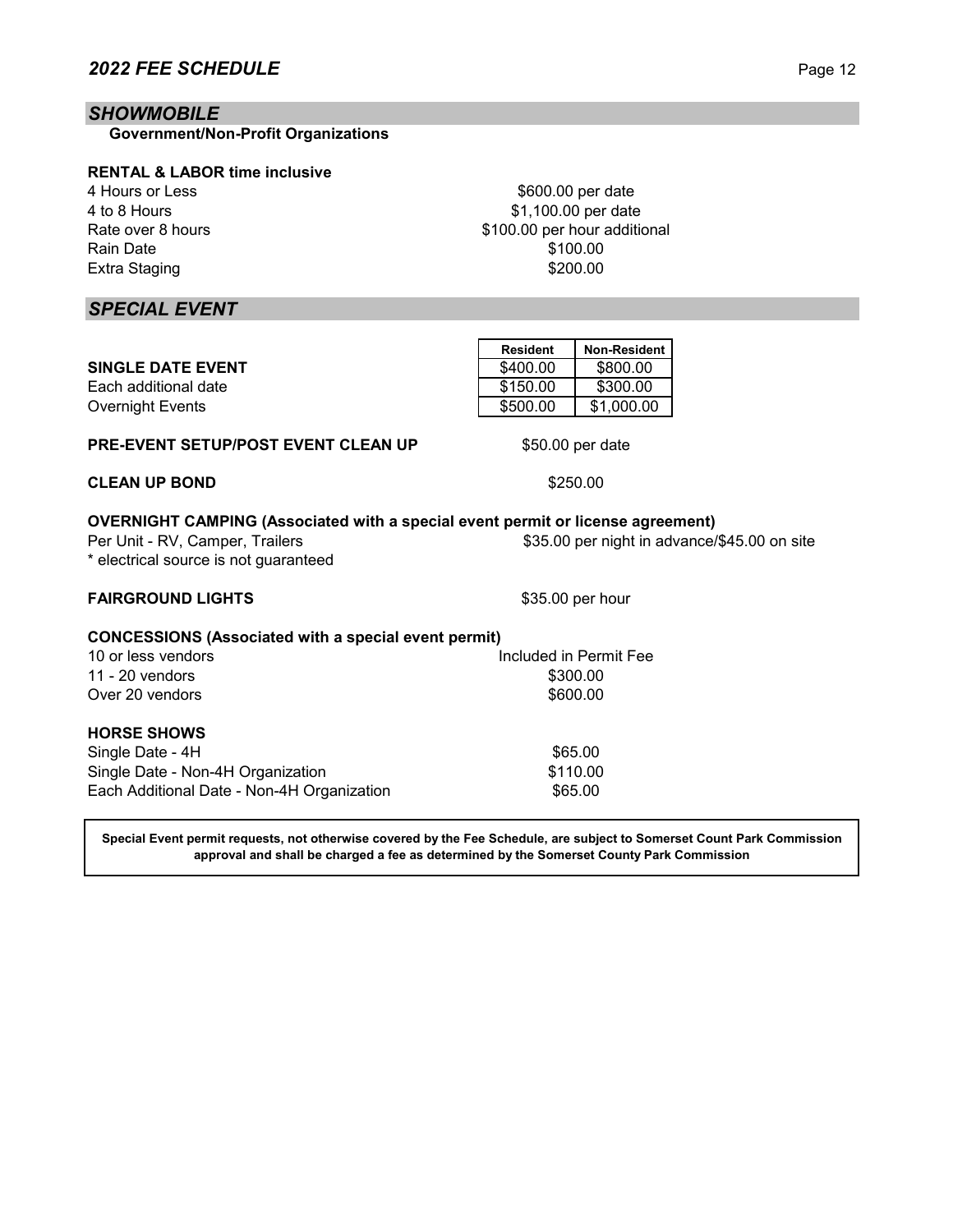# **STABLE**

| JIADLE                                                                |                 |                                                    |              |
|-----------------------------------------------------------------------|-----------------|----------------------------------------------------|--------------|
|                                                                       | <b>Resident</b> | <b>Non-County ID</b>                               | Non-Resident |
| <b>TESTING FEE</b>                                                    | \$12.00         | NА                                                 | \$12.00      |
|                                                                       |                 |                                                    |              |
| <b>GROUP INSTRUCTION - 5 Weeks, 1 Hr classes</b>                      | \$187.50        | \$222.50                                           | \$262.50     |
| <b>GROUP INSTRUCTION</b>                                              |                 |                                                    |              |
| Junior Therapeutic Camp Riding (8 weeks)                              | \$192.00        | NA                                                 | \$288.00     |
|                                                                       |                 |                                                    |              |
| <b>ADDITIONAL REGISTRATION FEES</b>                                   |                 |                                                    |              |
| <b>Enrollment After Closing Date</b>                                  | \$20.00         |                                                    |              |
| Change of Class Fee                                                   | \$10.00         |                                                    |              |
| Late Special Event Registration                                       | \$5.00          |                                                    |              |
| SEMI-PRIVATE INSTRUCTION (fee for two people)                         | \$110.00        | \$120.00                                           | \$120.00     |
| Book of Five Semi-Private Lessons (per person)                        | \$240.00        | \$262.50                                           | \$262.50     |
|                                                                       |                 |                                                    |              |
| <b>PRIVATE INSTRUCTION - Flat</b>                                     | \$70.00         | \$75.00                                            | \$75.00      |
| <b>Book of Five Private Lessons</b>                                   | \$315.00        | $\overline{$}337.50$                               | \$337.50     |
| <b>PRIVATE INSTRUCTION</b>                                            | <b>Resident</b> | Non-Resident                                       |              |
| 6-8 Year Old Children                                                 |                 |                                                    |              |
| 30 minute private lesson                                              | \$50.00         | \$55.00                                            |              |
| 30 minute private lesson &                                            | \$70.00         | \$75.00                                            |              |
| 30 minute grooming and tacking session                                |                 |                                                    |              |
| <b>Outside Instructor Facility Usage Fee</b>                          |                 |                                                    |              |
|                                                                       |                 | \$35.00 per hour or fraction thereof and per horse |              |
| <b>NON-COUNTY IDENTIFICATION CARD</b>                                 |                 |                                                    |              |
| "Grandfathered"                                                       | No Charge       |                                                    |              |
| Non-Resident                                                          | \$170.00        |                                                    |              |
|                                                                       |                 |                                                    |              |
| <b>GROUP RIDES</b>                                                    |                 |                                                    |              |
| Youth Group - 10 people or less                                       | \$350.00        |                                                    |              |
| Youth Group - 11 people or more, per person                           | \$33.00         |                                                    |              |
| Adult Group - 10 people or less                                       | \$380.00        |                                                    |              |
| Adult Group - 11 people or more                                       | \$33.00         |                                                    |              |
|                                                                       | <b>Resident</b> | Non-Resident                                       |              |
| <b>PUBLIC TRAIL RIDES</b>                                             | \$40.00         | \$50.00                                            |              |
| <b>MOONLIGHT RIDES</b>                                                | \$32.00         | \$40.00                                            |              |
| <b>BEGINNER TRAIL RIDE, plus tax</b>                                  | \$26.17         | \$33.65                                            |              |
| <b>TROOP BADGE - per person</b>                                       | \$8.00          | \$10.00                                            |              |
|                                                                       |                 |                                                    |              |
|                                                                       | <b>Resident</b> | Non-Resident                                       |              |
| <b>HACKING - Indoor &amp; Outdoor</b><br>Weekday - per hour, plus tax | \$21.50         | \$28.51                                            |              |
| Weekend - per hour, plus tax                                          | \$24.30         | \$32.24                                            |              |
| Late Charge - per hour, plus tax                                      | \$7.48          | \$7.48                                             |              |
| Package - 10 Rides (valid one year)                                   | \$195.33        | \$257.48                                           |              |
|                                                                       |                 |                                                    |              |
| <b>HACKING - Reserved Horse Fee</b>                                   |                 |                                                    |              |
| Weekday                                                               | \$5.00          |                                                    |              |
| Weekend                                                               | \$10.00         |                                                    |              |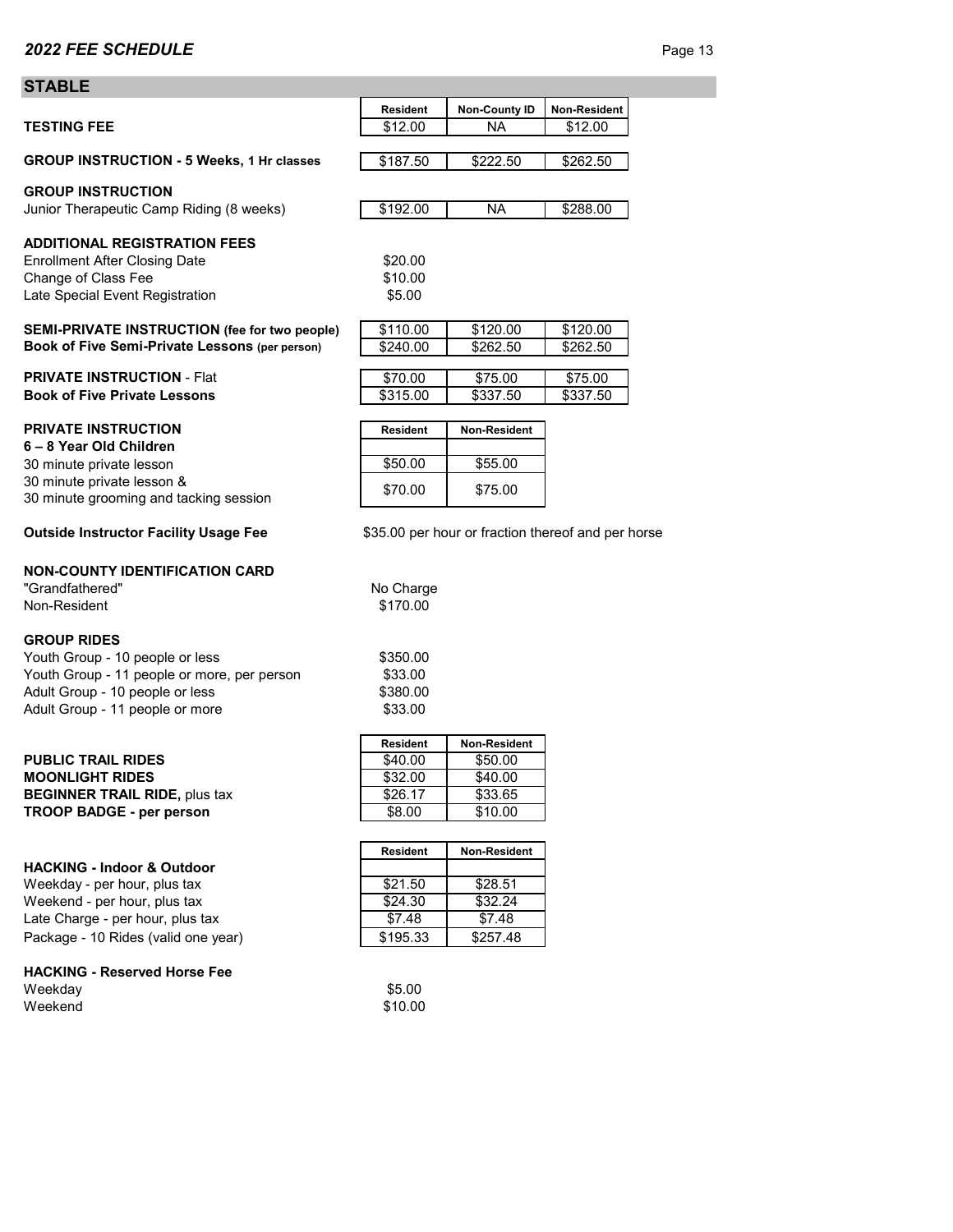# **2022 FEE SCHEDULE** Page 14 **STABLE (continued)**

|                                                         | <b>Resident</b> | Non-Resident        |
|---------------------------------------------------------|-----------------|---------------------|
| <b>PONY PARTY</b>                                       | \$175.00        | \$250.00            |
| Each additional youth participant                       | \$5.00          | \$7.50              |
| Extra Pony                                              | \$20.00         | \$20.00             |
|                                                         |                 |                     |
| HAPPY TRAILS BIRTHDAY PACKAGE (includes hay ride)       | \$225.00        | \$300.00            |
|                                                         |                 |                     |
| LEAD LINE PONY RIDE, STAFF LEAD, 20 MIN., UP TO 3       |                 |                     |
| <b>CHILDREN PER PONY</b>                                |                 |                     |
|                                                         | \$20.00         |                     |
| PONY GROOMING, 1/2 HOUR, TAUGHT BY STAFF                | \$25.00         |                     |
| <b>GROUP LEAD LINE, 2 PONIES, 45 MIN., CUSTOMER LED</b> | \$60.00         |                     |
|                                                         |                 |                     |
| <b>STABLE PONY PALS</b>                                 |                 |                     |
| 2-4 yr. old w/ parent - 30 min. program                 | \$5.00          |                     |
|                                                         | \$3.00          |                     |
| each additional sibling                                 |                 |                     |
| 5-7 yr. old w/ parent - 60 min. program                 | \$10.00         |                     |
| each additional sibling                                 | \$5.00          |                     |
|                                                         |                 |                     |
| <b>STABLE MEET THE PONIES PROGRAM</b>                   |                 |                     |
| 7-9 yr. old - 90 min. program                           | \$15.00         |                     |
| each additional sibling                                 | \$10.00         |                     |
|                                                         |                 |                     |
| <b>SILVER STIRRUPS</b>                                  | \$15.00         |                     |
| <b>GOLDEN GROOMERS</b>                                  | \$8.00          |                     |
|                                                         |                 |                     |
|                                                         |                 |                     |
| STABLE APPRENTICE INSTRUCTOR PROGRAM                    | \$150.00        |                     |
|                                                         |                 |                     |
| <b>STABLE HORSE HERD OBSERVATION</b>                    | \$5.00          |                     |
| <b>STABLE TOUR (PER PERSON)</b>                         | \$3.00          |                     |
|                                                         |                 |                     |
|                                                         | <b>Resident</b> | <b>Non-Resident</b> |
| <b>SUMMER WORKSHOP</b>                                  |                 |                     |
| One week                                                | \$300.00        | \$450.00            |
| Two weeks                                               | \$250.00        | \$387.50            |
|                                                         |                 |                     |
|                                                         |                 |                     |
| <b>HORSE CARE WORKSHOPS</b>                             | \$60.00         | \$90.00             |
|                                                         |                 |                     |
| <b>HORSE SHOW ENTRY</b>                                 | Per Class       | Jumping             |
| Junior                                                  | \$10.00         | \$12.00             |
| Adult                                                   | \$12.00         | \$14.00             |
|                                                         |                 |                     |
|                                                         | <b>Resident</b> | Non-Resident        |
| <b>TRAIL PERMITS - Annual</b>                           | \$20.00         | \$30.00             |
| <b>TRAIL PERMIT - One Time</b>                          | \$10.00         | \$15.00             |
|                                                         |                 |                     |
| <b>TRAIL CARD REPLACEMENT</b>                           | \$3.00          | \$3.00              |
|                                                         |                 |                     |
| <b>INDOOR RING RIDING - Private Horse</b>               |                 |                     |
| per hour, includes tax                                  | \$15.00         |                     |
|                                                         |                 |                     |
| <b>PRIVATE HORSE CROSS COUNTRY COURSE</b>               |                 |                     |
| (2 hours)                                               | \$20.00         |                     |
|                                                         |                 |                     |
| <b>HAY RIDES</b>                                        |                 |                     |
|                                                         |                 |                     |
| Group - 10 people or less                               | \$100.00        |                     |
| Group - 11 people or more, per person                   | \$10.00         |                     |
|                                                         |                 |                     |
| <b>HAY RIDE with 30 MINUTE CAMP FIRE</b>                |                 |                     |
| Group - 10 People or less                               | \$150.00        |                     |
| Group - 11 people or more, per person                   | \$15.00         |                     |
| Additional Camp Fire Time Per 30 Minute Segment         | \$50.00         |                     |
|                                                         |                 |                     |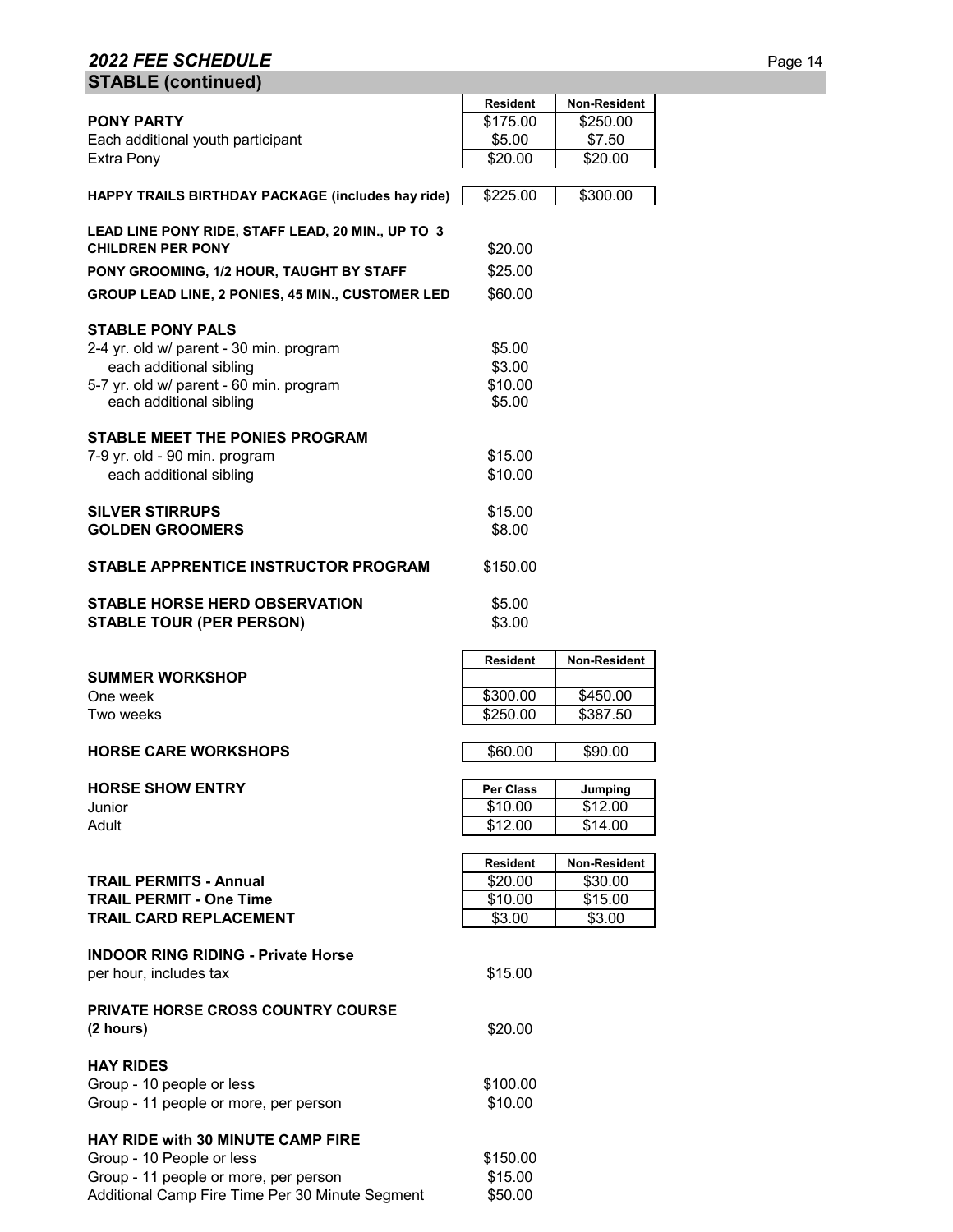## **ROOM RENTALS**

# **CLASSROOM/AUDITORIUM/RING ANNEX**

*Group less 30;* Weekday, Before 5:00 p.m. *Group less 30;* Weekday, After 5:00 p.m./weekends *Group 31-100*; Weekday, Before 5:00 p.m. *Group 31- 100;* Weekday, After 5:00 p.m./Weekends

*Group Over 100* ; Weekday, Before 5:00 p.m.

*Group Over 100;* Weekday, After 5:00 p.m./Weekends

*\$25 building attendant fee per hour for opening doors prior to 8am and for daytime meetings that are not completed by 5pm.*

| $v \sim v \sim v \sim v$                          |                 |              |
|---------------------------------------------------|-----------------|--------------|
| <b>EQUINE ART CLASS</b>                           | \$50.00         |              |
| <b>CLOTHING RENTAL</b>                            |                 |              |
| Hat & Boot - Single Rental, includes tax          | \$4.00          |              |
| 10 Hat & Boot Rental Package, includes tax        | \$36.00         |              |
| <b>FRIENDS REIMBURSEMENT - SPECIAL EVENTS</b>     | <b>One Hour</b> | 1 1/2 Hour   |
| Flat                                              | \$20.00         | \$30.00      |
| Jumping                                           | \$25.00         | \$37.50      |
| <b>LEASING OF A HORSE (6 month period)</b>        | <b>Resident</b> | Non-Resident |
| Full Lease (per month)                            | \$775.00        | \$875.00     |
| Partial Lease (per month)                         | \$387.50        | \$437.50     |
| <b>BOARDING</b>                                   |                 |              |
| Main Barn - Monthly Full Box Stall, including tax | \$780.00        |              |
| Daily, including tax                              | \$32.50         |              |
| Paddock Turnout per month (includes tax)          | \$50.00         |              |
| <b>Lessons for Boarders</b>                       |                 |              |
| Private lesson w/ Staff or Instructor             | \$55.00         |              |
| Semi-Private lesson (2-3 riders - per rider)      | \$45.00         |              |
| <b>Schooling by Staff</b>                         |                 |              |
| Lunging by staff (15 min. prep, 30 min lunge)     | \$55.00         |              |
| Ground work (15 min. 45 minutes)                  | \$55.00         |              |
| Under Saddle (15 min. prep, 30 min. ride)         | \$55.00         |              |
| <b>Grooming by Staff</b>                          |                 |              |
| General Grooming (30 minutes)                     | \$35.00         |              |
| <b>Bathing</b>                                    | \$40.00         |              |
| Mane Pulling                                      | \$35.00         |              |
| Clipping                                          | \$15.00         |              |
| <b>Trace Clip</b>                                 | \$75.00         |              |
| Body Clipping (1 hour)                            | \$100.00        |              |
| Each Additional 30 minutes clipping               | \$50.00         |              |
| Horse Handler for Grooming                        | \$20.00         |              |

| <b>Non-Profit</b> | Other    |
|-------------------|----------|
| \$50.00           | \$100.00 |
| \$125.00          | \$175.00 |
| \$70.00           | \$150.00 |
| \$150.00          | \$225.00 |
| \$100.00          | \$170.00 |
| \$175.00          | \$300.00 |
|                   |          |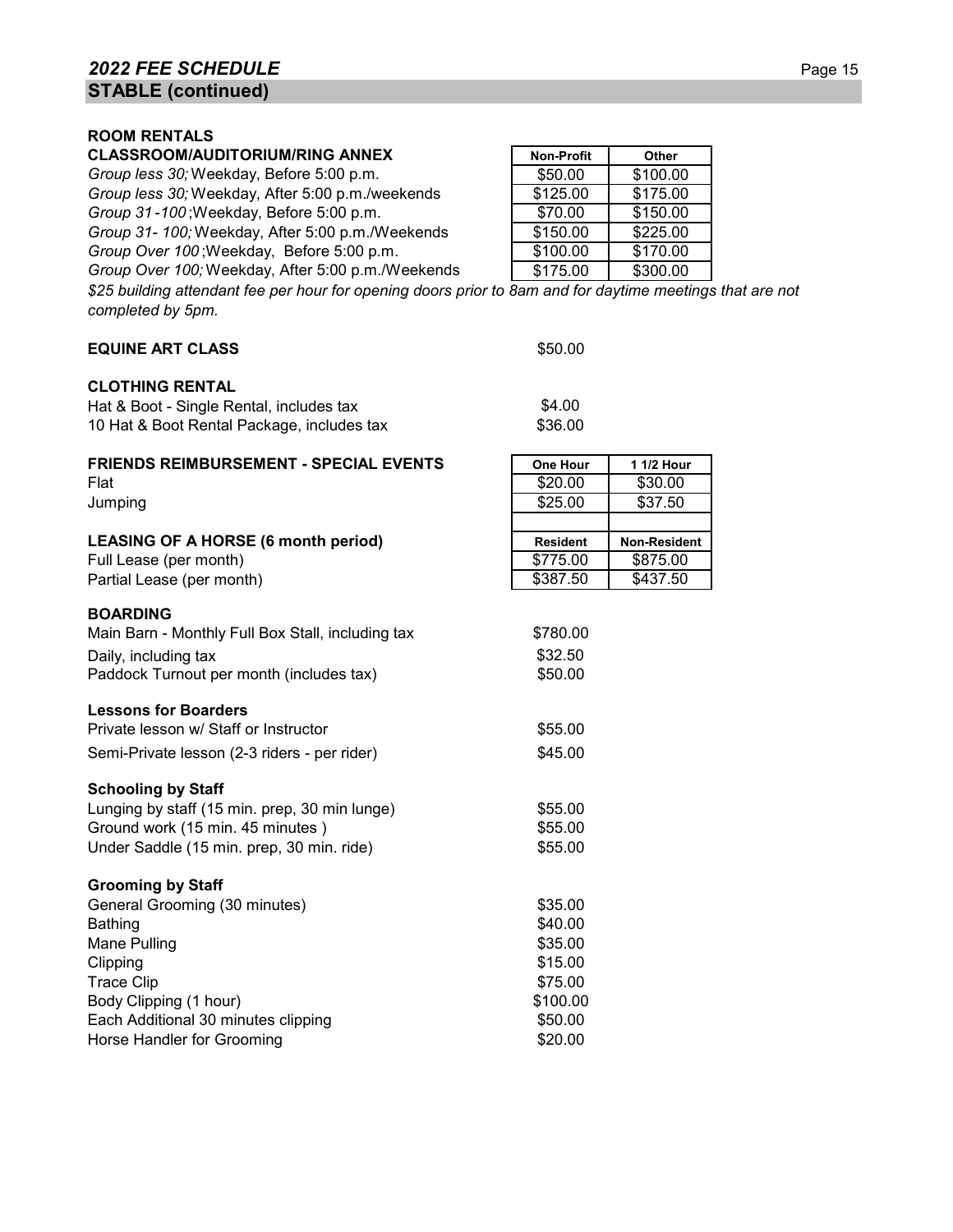# **STABLE (continued)**

| <b>Assisting Vet or Farrier</b> w/horse (other than leading to<br>shoeing or vet area. i.e. holding, jogging for soundness) |                     |              |
|-----------------------------------------------------------------------------------------------------------------------------|---------------------|--------------|
| etc. per 15 min. or part thereof                                                                                            | \$17.50             |              |
| Injury Treatment of wounds, wrapping, soaking,                                                                              |                     |              |
| poulticing, etc. per 15 min. or part thereof                                                                                | \$17.50             |              |
| Hand Walking - 30 minutes                                                                                                   | \$30.00             |              |
| <b>Blanketing</b>                                                                                                           |                     |              |
| Per Month                                                                                                                   | \$100.00            |              |
| Per Day                                                                                                                     | \$3.75              |              |
| <b>Laundry Service</b>                                                                                                      |                     |              |
| Washer or Dry per load (towels, saddle pads, wraps)                                                                         | \$10.00             |              |
| Wash & Dry per Stable Sheet                                                                                                 | \$12.00             |              |
| Wash & Dry per Blanket                                                                                                      | \$20.00             |              |
| Folding Laundry/rolling wraps* per load                                                                                     | \$17.50             |              |
| *if more than 8 leg wraps additional \$17.50/15 min                                                                         | \$17.50             |              |
| <b>Turnout Boots</b>                                                                                                        |                     |              |
| Per Month                                                                                                                   | \$50.00             |              |
| Per Day                                                                                                                     | \$2.50              |              |
| <b>New Boarding Services</b>                                                                                                |                     |              |
| Stall Holding fee - Monthly (max. 60 days)                                                                                  | \$550.00            |              |
| Private Paddock Turnout - Monthly                                                                                           | \$100.00            |              |
| Restricted Medical Turnout (daily after 30 days w/ vet cert.)                                                               | \$2.00              |              |
| Additional Bedding - per bag                                                                                                | \$8.00              |              |
| Additional Hay - per flake                                                                                                  | \$1.50              |              |
| Extra Saddle Rack - per month                                                                                               | \$15.00             |              |
| <b>Tack Cleaning</b>                                                                                                        |                     |              |
| English Bridle and Saddle                                                                                                   | \$25.00             |              |
| Western Bridle and Saddle                                                                                                   | \$35.00             |              |
| Halter, Martingale, Leather Girth, Stirrup Leathers - each                                                                  | \$5.00              |              |
| Tack Oiling - per item                                                                                                      | \$25.00             |              |
|                                                                                                                             |                     |              |
| <b>FLSS Retirement Boarding</b>                                                                                             |                     |              |
| <b>FLSS Monthly Retirement - Stall</b>                                                                                      | \$565.00            |              |
| FLSS Monthly Retirement - Pasture                                                                                           | \$375.00            |              |
| Horse Trailer Parking per month                                                                                             | \$60.00             |              |
|                                                                                                                             |                     | Non-Resident |
| <b>Horse Fan Program</b>                                                                                                    | Resident<br>\$12.00 | \$15.00      |
|                                                                                                                             | Additional          | Additional   |
| Scout Hay Ride Weekday (with Horse Fan Program)                                                                             | \$5/scout           | \$5/scout    |
|                                                                                                                             | Additional          | Additional   |
| Scout Hay Ride Weekend (with Horse Fan Program)                                                                             | \$8/scout           | \$8/scout    |
| Scout Hay Ride & Camp Fire Weekday                                                                                          | Additional          | Additional   |
| (with Horse Fan Program)                                                                                                    | \$8/scout           | \$8/scout    |
| Scout Hay Ride & Camp Fire Weekend                                                                                          | Additional          | Additional   |
| (with Horse Fan Program)                                                                                                    | \$12/scout          | \$12/scout   |
|                                                                                                                             |                     |              |
| Appinted Thorony Horon Dontol                                                                                               |                     |              |

**Equine Assisted Therapy Horse Rental**

1-hour horse rental (non-mounted) \$20.00